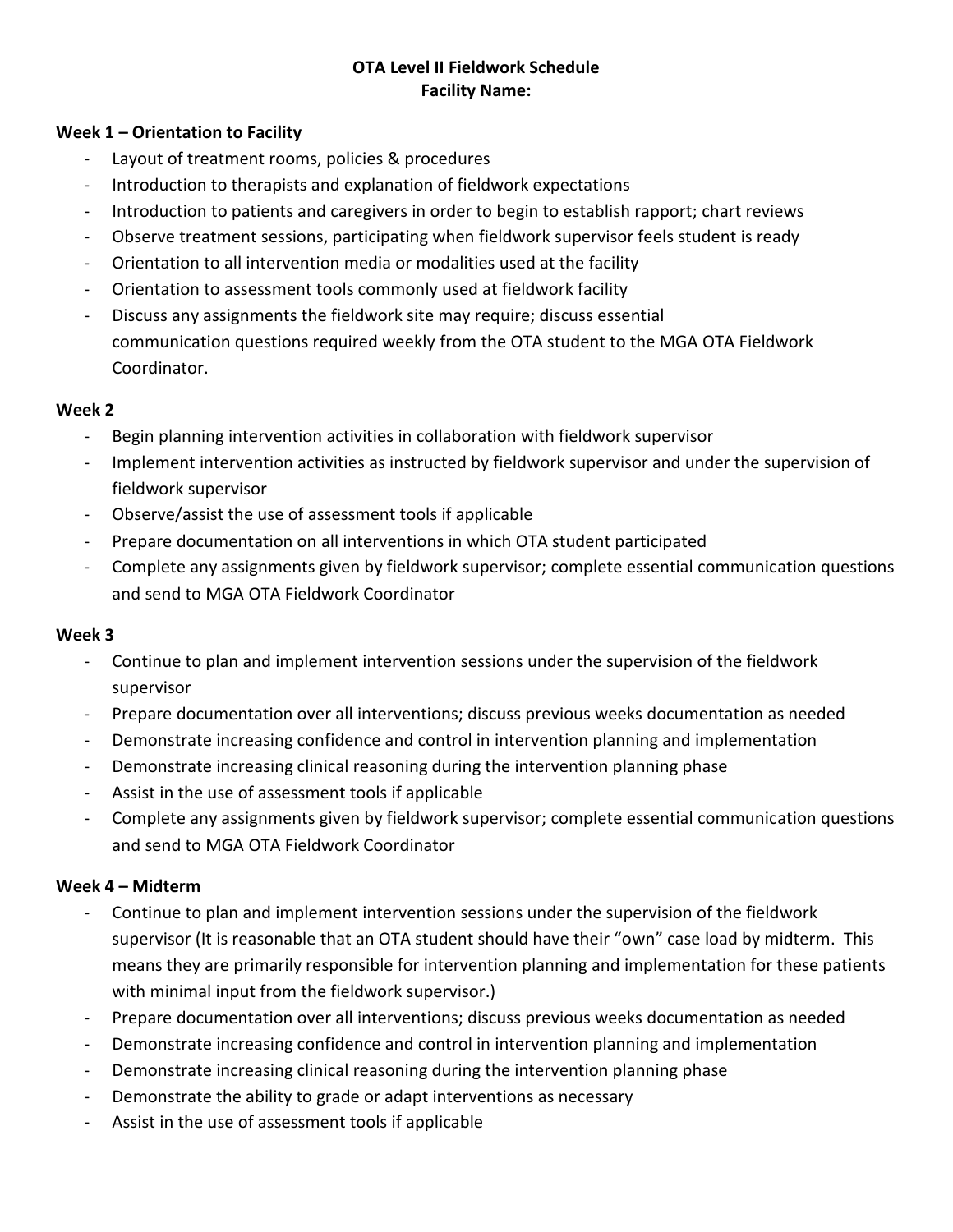- Complete any assignments given by fieldwork supervisor; complete essential communication questions (including strengths and weaknesses & midterm grade) and send to MGA OTA Fieldwork Coordinator
- **Fieldwork educator should contact the Fieldwork Coordinator if the student is not passing at midterm, or if they have any concerns about the student's performance.**

## **Week 5**

- Continue to plan and implement intervention sessions under the supervision of the fieldwork supervisor (The number of patients on the student's caseload should increase each week until the student has a "full".)
- Prepare documentation over all interventions; discuss previous weeks documentation as needed
- Demonstrate increasing confidence and control in intervention planning and implementation
- Demonstrate increasing clinical reasoning during the intervention planning phase
- Demonstrate the ability to grade or adapt interventions as necessary
- Assist in the use of assessment tools if applicable
- Complete any assignments given by fieldwork supervisor; complete essential communication questions and send to MGA OTA Fieldwork Coordinator

## **Week 6**

- Continue to plan and implement intervention sessions in collaboration with the fieldwork supervisor and other team members
- Prepare documentation over all interventions; discuss previous weeks documentation as needed
- Demonstrate confidence and control in intervention planning and implementation
- Demonstrate increasing clinical reasoning during the intervention planning phase
- Demonstrate the ability to grade or adapt interventions as necessary
- Assist in the use of assessment tools if applicable
- Assist with developing summary of OT outcomes, recommendations, referrals, and discharge planning as appropriate
- Complete any assignments given by fieldwork supervisor; complete essential communication questions and send to MGA OTA Fieldwork Coordinator

## **Week 7**

- Continue to plan and implement intervention sessions in collaboration with the fieldwork supervisor and other team members
- Prepare documentation over all interventions; discuss previous weeks documentation as needed
- Demonstrate confidence and control in intervention planning and implementation
- Demonstrate increasing clinical reasoning during the intervention planning phase
- Demonstrate the ability to grade or adapt interventions as necessary
- Assist in the use of assessment tools if applicable
- Assist with developing summary of OT outcomes, recommendations, referrals, and discharge planning as appropriate
- All projects assigned by fieldwork supervisor should be completed by the end of the week; complete essential communication questions and send to MGA OTA Fieldwork Coordinator